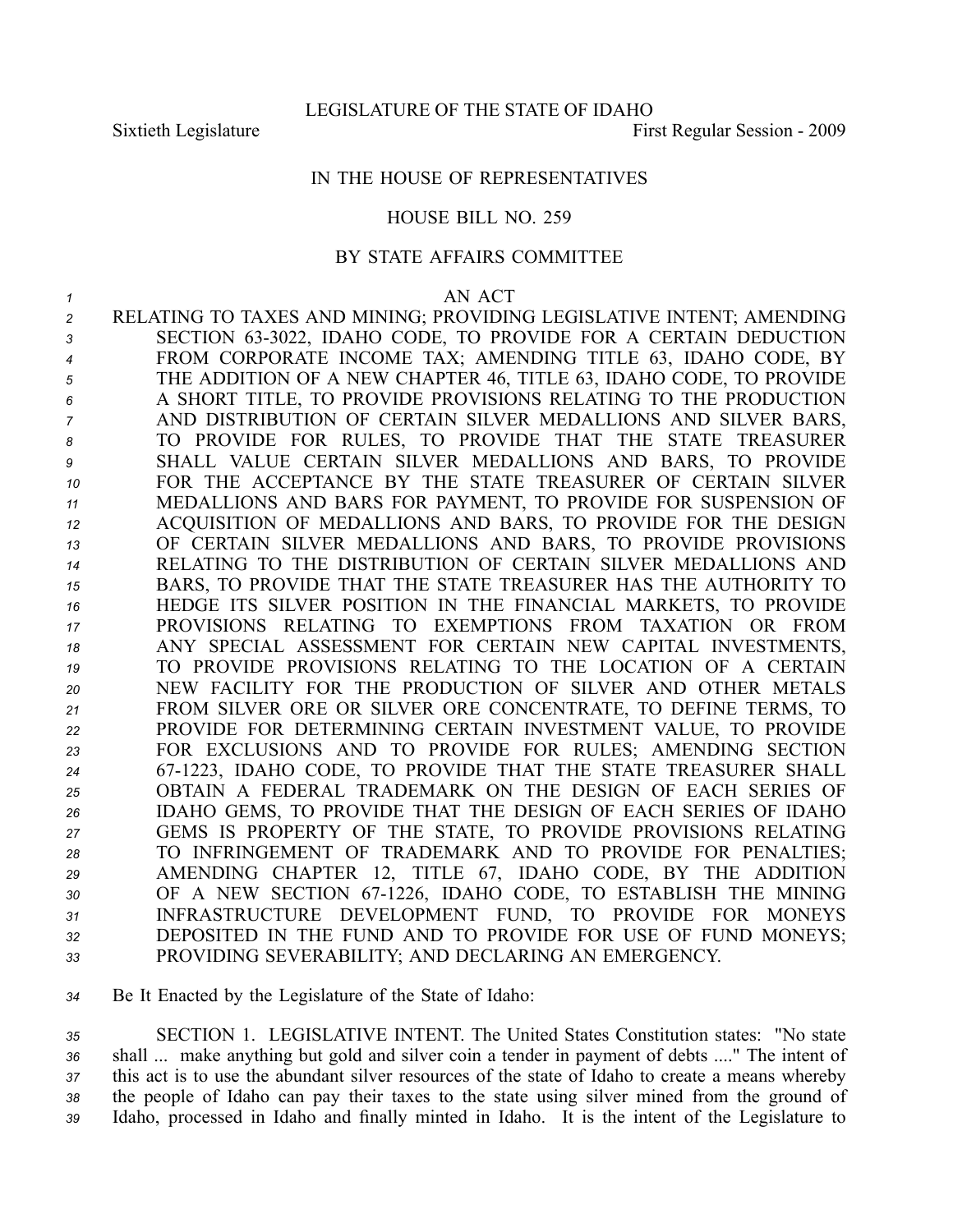*<sup>1</sup>* create mining jobs in Idaho while giving the people of Idaho <sup>a</sup> means to store their wealth in <sup>a</sup>

*<sup>2</sup>* precious metal that is immune from the effects of inflation while complying with the mandates *<sup>3</sup>* of our federal Constitution.

4 SECTION 2. That Section 63-3022, Idaho Code, be, and the same is hereby amended to *<sup>5</sup>* read as follows:

*<sup>6</sup>* 633022. ADJUSTMENTS TO TAXABLE INCOME. The additions and subtractions *7* set forth in this section, and in sections 63-3022A through 63-3022Q, Idaho Code, are to be *<sup>8</sup>* applied to the extent allowed in computing Idaho taxable income:

*<sup>9</sup>* (a) Add any state and local taxes, as defined in section 164 of the Internal Revenue Code *<sup>10</sup>* and, measured by net income, paid or accrued during the taxable year adjusted for state or local *<sup>11</sup>* tax refunds used in arriving at taxable income.

*<sup>12</sup>* (b) Add the net operating loss deduction used in arriving at taxable income.

- *<sup>13</sup>* (c) (1) A net operating loss for any taxable year commencing on and after January *<sup>14</sup>* 1, 2000, shall be <sup>a</sup> net operating loss carryback not to exceed <sup>a</sup> total of one hundred *<sup>15</sup>* thousand dollars (\$100,000) to the two (2) immediately preceding taxable years. Any *<sup>16</sup>* portion of the net operating loss not subtracted in the two (2) preceding years may be *<sup>17</sup>* subtracted in the next twenty (20) years succeeding the taxable year in which the loss *<sup>18</sup>* arises in order until exhausted. The sum of the deductions may not exceed the amount *<sup>19</sup>* of the net operating loss deduction incurred. At the election of the taxpayer, the two (2) *<sup>20</sup>* year carryback may be foregone and the loss subtracted from income received in taxable *<sup>21</sup>* years arising in the next twenty (20) years succeeding the taxable year in which the loss *<sup>22</sup>* arises in order until exhausted. The election shall be made as under section 172(b)(3) *<sup>23</sup>* of the Internal Revenue Code. An election under this subsection must be in the manner *<sup>24</sup>* prescribed in the rules of the state tax commission and once made is irrevocable for the *<sup>25</sup>* year in which it is made. The term "income" as used in this subsection (c) means Idaho *26* taxable income as defined in this chapter as modified by section  $63-3021(b)(2)$ ,  $(3)$  and *<sup>27</sup>* (4), Idaho Code.
- *<sup>28</sup>* (2) Net operating losses incurred by <sup>a</sup> corporation during <sup>a</sup> year in which such *<sup>29</sup>* corporation did not transact business in Idaho or was not included in <sup>a</sup> group of *30* corporations combined under subsection (t) of section 63-3027, Idaho Code, may not *<sup>31</sup>* be subtracted. However, if at least one (1) corporation within <sup>a</sup> group of corporations *<sup>32</sup>* combined under subsection (t) of section 633027, Idaho Code, was transacting business *<sup>33</sup>* in Idaho during the taxable year in which the loss was incurred, then the net operating *<sup>34</sup>* loss may be subtracted. Net operating losses incurred by <sup>a</sup> person, other than <sup>a</sup> *<sup>35</sup>* corporation, in activities not taxable by Idaho may not be subtracted.

*<sup>36</sup>* (d) In the case of <sup>a</sup> corporation, add the amount deducted under the provisions of *<sup>37</sup>* sections 243(a) and (c), 244, 245 and 246A of the Internal Revenue Code (relating to dividends *<sup>38</sup>* received by corporations) as limited by section 246(b)(1) of said code.

*<sup>39</sup>* (e) In the case of <sup>a</sup> corporation, subtract an amount determined under section 78 of the *<sup>40</sup>* Internal Revenue Code to be taxable as dividends.

*<sup>41</sup>* (f) Subtract the amount of any income received or accrued during the taxable year which *<sup>42</sup>* is exemp<sup>t</sup> from taxation by this state, under the provisions of any other law of this state or <sup>a</sup> *<sup>43</sup>* law of the United States, if not previously subtracted in arriving at taxable income.

*<sup>44</sup>* (g) For the purpose of determining the Idaho taxable income of the beneficiary of <sup>a</sup> trust *<sup>45</sup>* or of an estate: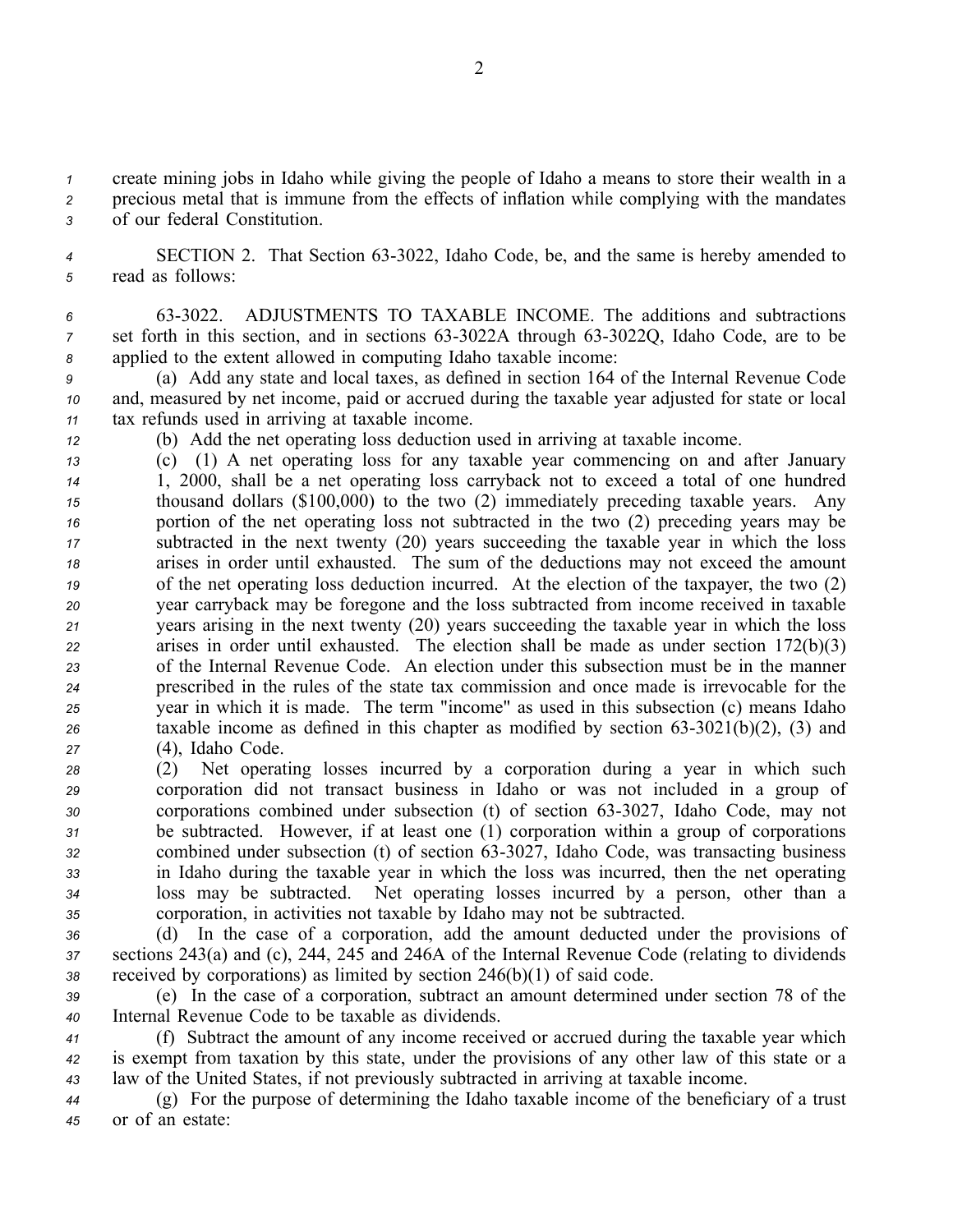*<sup>1</sup>* (1) Distributable net income as defined for federal tax purposes shall be corrected for the *<sup>2</sup>* other adjustments required by this section.

 (2) Net operating losses attributable to <sup>a</sup> beneficiary of <sup>a</sup> trust or estate under section 642 of the Internal Revenue Code shall be <sup>a</sup> deduction for the beneficiary to the extent that income from the trust or estate would be attributable to this state under the provisions of this chapter.

 (h) In the case of an individual who is on active duty as a full-time officer, enlistee 8 or draftee, with the armed forces of the United States, which full-time duty is or will be continuous and uninterrupted for one hundred twenty (120) consecutive days or more, deduct compensation paid by the armed forces of the United States for services performed outside this state. The deduction is allowed only to the extent such income is included in taxable income.

 (i) In the case of <sup>a</sup> corporation, including any corporation included in <sup>a</sup> group of corporations combined under subsection (t) of section 633027, Idaho Code, add any capital loss deducted which loss was incurred during any year in which such corporation did not transact business in Idaho. However, do not add any capital loss deducted if <sup>a</sup> corporation, including any corporation in <sup>a</sup> group of corporations combined under subsection (t) of section 17 63-3027, Idaho Code, was transacting business in Idaho during the taxable year in which the loss was incurred. In the case of persons, other than corporations, add any capital loss deducted which was incurred in activities not taxable by Idaho at the time such loss was incurred. In computing the income taxable to an S corporation or partnership under this section, deduction shall not be allowed for <sup>a</sup> carryover or carryback of <sup>a</sup> net operating loss provided for in subsection (c) of this section or <sup>a</sup> capital loss provided for in section 1212 of the Internal Revenue Code.

*<sup>24</sup>* (j) In the case of an individual, there shall be allowed as <sup>a</sup> deduction from gross income *<sup>25</sup>* either (1) or (2) at the option of the taxpayer:

*<sup>26</sup>* (1) The standard deduction as defined in section 63, Internal Revenue Code.

*<sup>27</sup>* (2) Itemized deductions as defined in section 63 of the Internal Revenue Code excep<sup>t</sup> *<sup>28</sup>* state or local taxes measured by net income and general sales taxes as either is defined in *<sup>29</sup>* section 164 of the Internal Revenue Code.

*<sup>30</sup>* (k) Add the taxable amount of any lump sum distribution excluded from gross income *<sup>31</sup>* for federal income tax purposes under the ten (10) year averaging method. The taxable amount *<sup>32</sup>* will include the ordinary income portion and the amount eligible for the capital gain election.

*<sup>33</sup>* (l) Deduct any amounts included in gross income under the provisions of section 86 of *<sup>34</sup>* the Internal Revenue Code relating to certain social security and railroad benefits.

*<sup>35</sup>* (m) In the case of <sup>a</sup> selfemployed individual, deduct the actual cost of premiums paid *<sup>36</sup>* to secure worker's compensation insurance for coverage in Idaho, if such cost has not been *<sup>37</sup>* deducted in arriving at taxable income.

 (n) In the case of an individual, deduct the amount contributed to <sup>a</sup> college savings program pursuan<sup>t</sup> to chapter 54, title 33, Idaho Code, but not more than four thousand dollars (\$4,000) per tax year. If the contribution is made on or before April 15, 2001, it may be deducted for tax year 2000 and an individual can make another contribution and claim the deduction according to the limits provided in this subsection during 2001 for tax year 2001, as long as the contribution is made on or before December 31, 2001.

*<sup>44</sup>* (o) In the case of an individual, add the amount of <sup>a</sup> nonqualified withdrawal from an *<sup>45</sup>* individual trust account or savings account established pursuan<sup>t</sup> to chapter 54, title 33, Idaho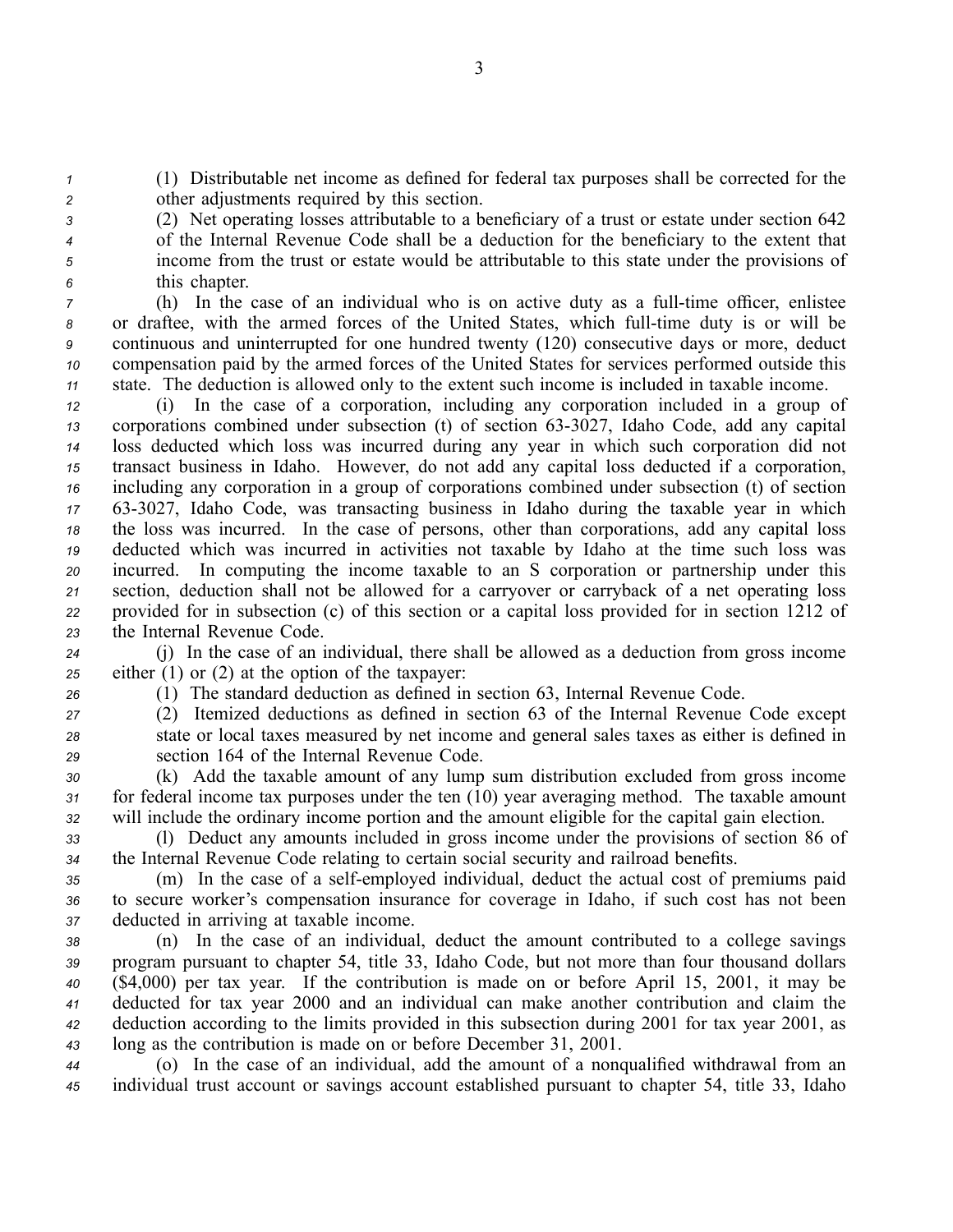*<sup>1</sup>* Code, less any amount of such nonqualified withdrawal included in the individual's federal *<sup>2</sup>* gross income pursuan<sup>t</sup> to section 529 of the Internal Revenue Code.

 (p) In the case of an individual, add the amount of <sup>a</sup> withdrawal from an individual trust account or savings account established pursuan<sup>t</sup> to chapter 54, title 33, Idaho Code, transferred to <sup>a</sup> qualified tuition program, as defined in section 529 of the Internal Revenue Code, that is operated by <sup>a</sup> state other than Idaho. The addition provided in this subsection is limited to the amount of the total contributions to the Idaho individual trust account or savings account by the account owner in the twelve (12) months preceding the date of the transfer.

 (q) In the case of an individual or corporation qualifying for the property tax exemption provided for in section 634603, Idaho Code, deduct the amount attributable to the silver production facility. The deduction provided for in this subsection (q) shall be limited to ten  $12\sqrt{(10)}$  years, with such period beginning at the time of the issuance of a certificate of occupancy by the local authority having jurisdiction at the commencement of production at such silver facility, whichever event occurs first.

*<sup>15</sup>* SECTION 3. That Title 63, Idaho Code, be, and the same is hereby amended by the *<sup>16</sup>* addition thereto of <sup>a</sup> NEW CHAPTER, to be known and designated as Chapter 46, Title 63, *<sup>17</sup>* Idaho Code, and to read as follows:

# *18* CHAPTER 46

# *19* SILVER VALLEY ECONOMIC STIMULUS ACT OF 2009

*<sup>20</sup>* 634601. SHORT TITLE. This chapter shall be known and may be cited as the "Silver *<sup>21</sup>* Valley Economic Stimulus Act of 2009."

 634602. SILVER MEDALLIONS AND SILVER BARS ISSUED BY THE STATE TREASURER. (1) The state treasurer ("treasurer") is authorized to issue <sup>a</sup> reques<sup>t</sup> for proposal to any person or entity already qualified by law to do business within the state of Idaho and having <sup>a</sup> physical presence in this state (such person or entity hereinafter referred to as "firm" or "firms" for the following purpose: The production and distribution as set forth herein of: (a) medallions each containing onehalf (1/2) troy ounce of silver and/or one (1) troy ounce of silver; and (b) bars each containing ten (10) troy ounces of silver and/or fifty (50) troy ounces of silver. The silver shall be alloyed to no less than ninety percen<sup>t</sup> (90%) fineness nor 30 more than ninety-nine and nine-tenths (99.9%) fineness. The medallions shall be struck with <sup>a</sup> bullion type finish. A one (1) ounce medallion shall be called an "Idaho Gem." The one 32 (1) ounce medallion shall be one and five hundred ninety-eight thousandths (1.598) inches in diameter and shall have <sup>a</sup> serrated edge. The medallions and bars shall state the weight and the fineness of the silver contained therein. The treasurer shall purchase an inventory of medallions and bars from the successful firm with moneys from the presale of same, using any gran<sup>t</sup> moneys for this purpose or using funds appropriated from the general fund.

 (2) The treasurer shall offer these medallions and bars for sale to the public. The treasurer shall value these medallions and bars at the daily market price of <sup>a</sup> single bullion quality one (1) troy ounce silver American Eagle offered by <sup>a</sup> widely recognized precious metal dealer. At the treasurer's office in Boise, Idaho, the treasurer shall accep<sup>t</sup> these medallions and bars for paymen<sup>t</sup> to the state of taxes and fees. The treasurer shall also accep<sup>t</sup> the one (1) troy ounce bullion silver American Eagle at its single one (1) ounce daily market price for paymen<sup>t</sup> to the state of taxes and fees.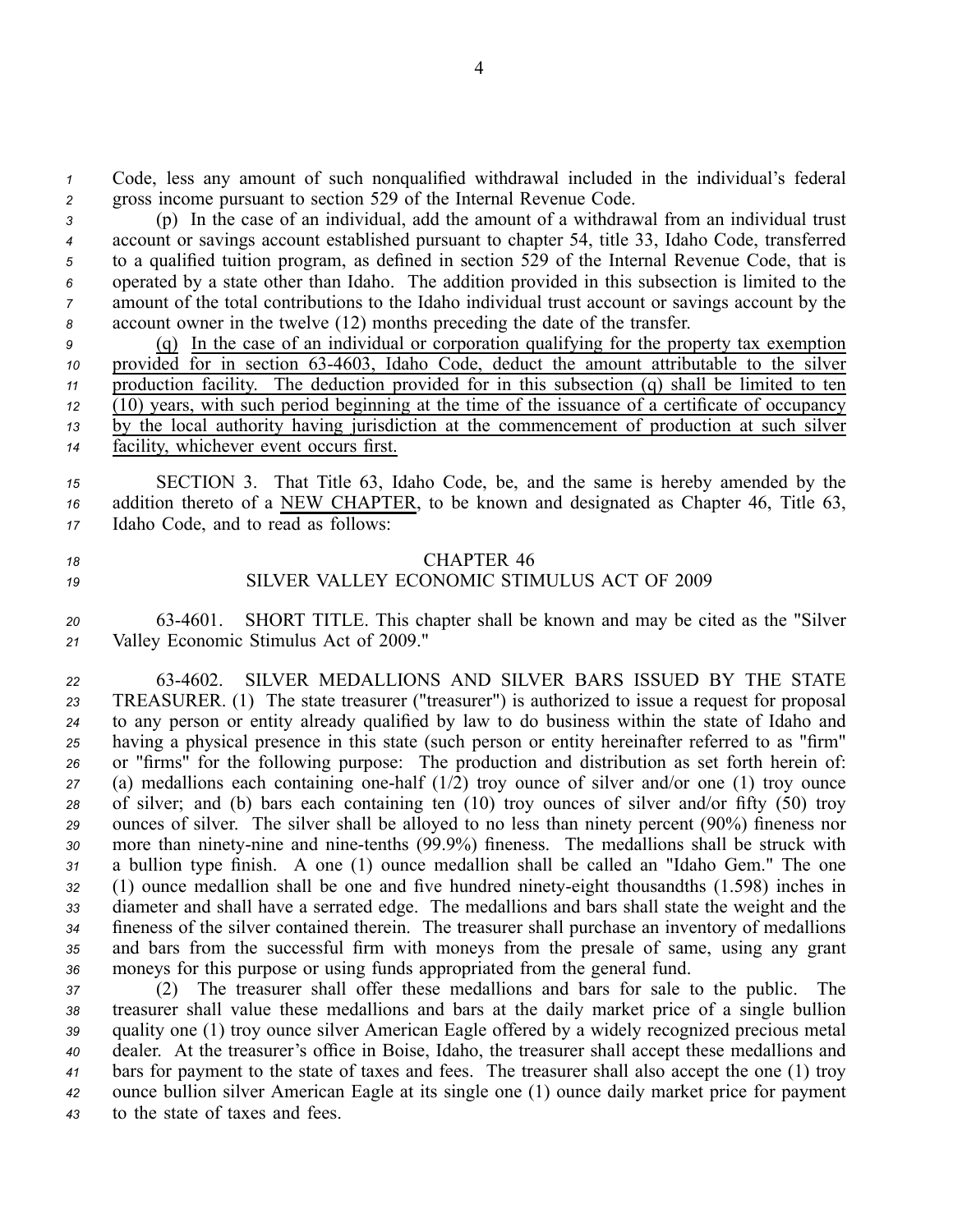(3) The treasurer, at his discretion, may accep<sup>t</sup> such silver medallions and bars, including the one (1) troy ounce silver American Eagle, from the public for the paymen<sup>t</sup> to the state of taxes and fees at additional locations throughout the state as the treasurer shall designate. The treasurer shall not offer <sup>a</sup> discount for <sup>a</sup> quantity of medallions or bars, but shall complete all such transactions at the one (1) troy ounce bullion market price determined pursuan<sup>t</sup> to subsection (2) of this section.

 (4) The treasurer shall have the authority to suspend acquisition of such medallions and bars if the daily market price as described in subsection (2) of this section is insufficient to cover the cost of minting, marketing and distribution including labor, materials, use of equipment and machinery, promotional and overhead expenses, which costs may be passed on by the person or entity supplying the medallions and bars.

 (5) The design of the medallions and bars shall be approved by the committee referenced in section 671223(3), Idaho Code, before any firm is authorized to produce such medallions and bars. The medallions and bars shall not incorporate the state seal or other governmental emblem into their design. The state shall secure <sup>a</sup> copyright for the design of the medallions and bars and it shall be <sup>a</sup> misdemeanor to produce any such medallion or bar without the authority of the treasurer. The successful firm may offer for sale such medallions and bars to the public, but shall agree by contract with the treasurer not to allow the retail sale of such medallions or bars at <sup>a</sup> price less than that of the price the treasurer offers them for sale to the *<sup>20</sup>* public.

 (6) The treasurer shall use his discretion to inventory <sup>a</sup> quantity of medallions and bars to satisfy the public's demand to purchase such medallions and bars. The treasurer shall stipulate in any reques<sup>t</sup> for proposal that the medallions and bars be minted in this state and that the silver be refined in this state. The firm with which the treasurer contracts need not be <sup>a</sup> silver production facility or <sup>a</sup> mint.

 (7) When there is silver in the treasury, the treasurer shall pay by these medallions and bars any vendor of the state that so requests paymen<sup>t</sup> in silver for services or products, valuing them at the same valuation at which they are offered to the public. When receiving the medallions and bars for the paymen<sup>t</sup> of taxes and fees, the treasurer shall value them at the same value that they are offered to the public. When there is <sup>a</sup> limited amount of silver medallions and bars in the treasury, the treasurer shall give preference to the state's vendors who reques<sup>t</sup> to be paid in silver.

 (8) The treasurer shall promulgate rules to account for the receipt of taxes and fees that would otherwise be paid to the state tax commission. At his discretion, the treasurer may promulgate additional rules to account for the receipt of taxes and fees that would otherwise be paid to other state agencies. The treasurer may liquidate <sup>a</sup> portion of the inventory of medallions and bars, if in the treasurer's discretion, there is too much inventory in the treasury.

 (9) Should the state treasurer have <sup>a</sup> quantity of silver in the treasury, the state treasurer shall have the authority to hedge its silver position in the financial markets to protect the state against adverse changes in the market value of silver. The state treasurer shall have the authority to promulgate additional rules for the implementation of this act.

 634603. TAX EXEMPTION FOR NEW CAPITAL INVESTMENTS. (1) For calendar years beginning on or after January 1, 2009, the net taxable value of the improvements to property of <sup>a</sup> taxpayer used for the development of <sup>a</sup> new facility for the production of silver and other metals from silver ore or silver ore concentrate shall be exemp<sup>t</sup> from taxation for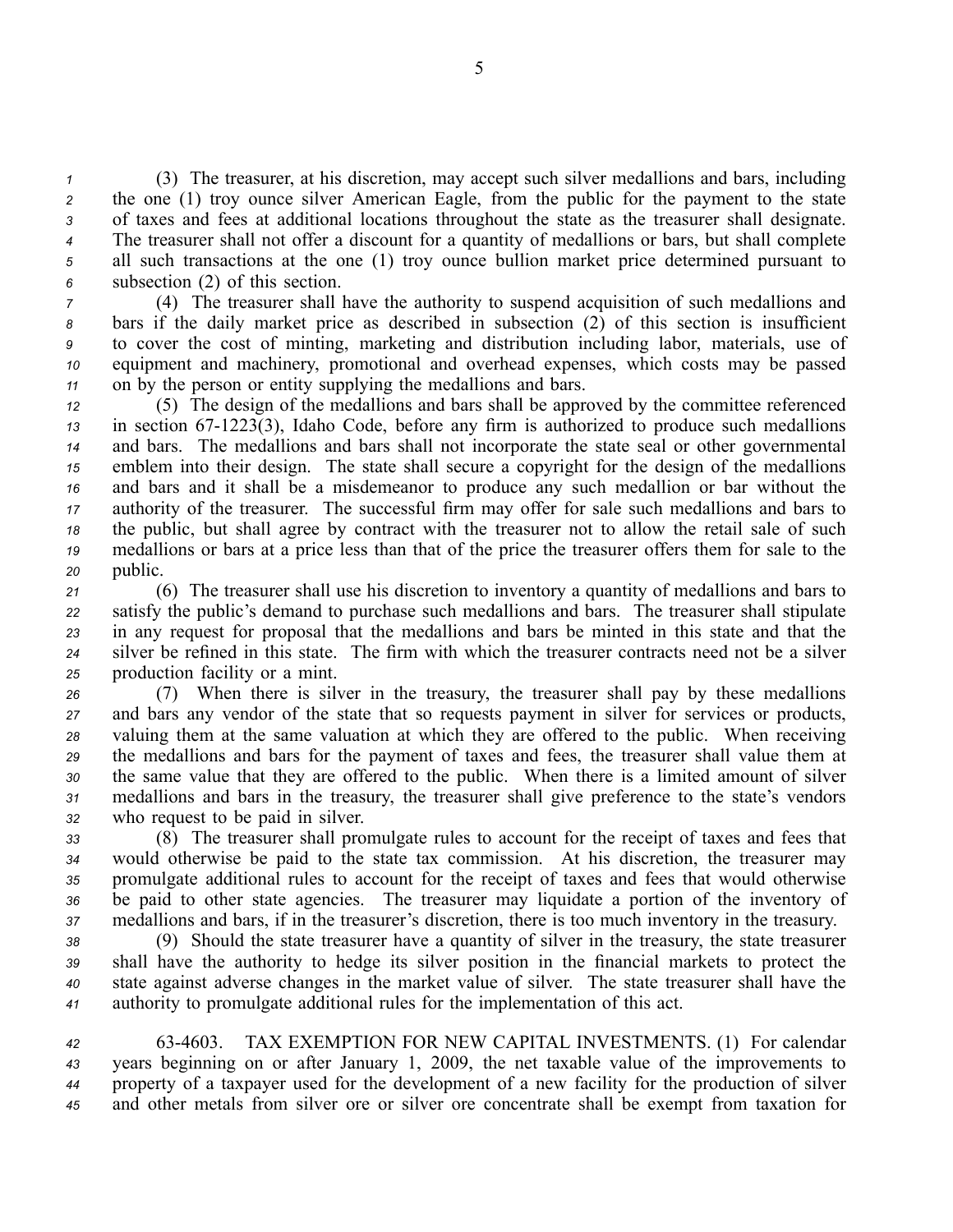<sup>a</sup> period of twenty (20) years, such period to begin from the commencement of construction initiated by the first inspection after the issuance of <sup>a</sup> building permit. The exemption shall apply to all real and personal property associated with the silver production facility up to <sup>a</sup> limit <sup>4</sup> of seventy-five million dollars (\$75,000,000). Such property shall be exempt from property taxation and any special assessment. The facility shall be located in <sup>a</sup> single county in the state of Idaho. It shall be permissible for the facility to be temporarily sited near the principal threat material (PTM) cell located west of Kellogg, Idaho, in Shoshone county owned by the state of Idaho, which has known concentrations of valuable minerals other than silver, for the purpose of processing the material in the PTM cell. After the material is processed in the PTM cell, the production facility may be permanently located at <sup>a</sup> new location within the state for the purpose of processing silver ore and silver ore concentrate while maintaining the tax exemption. The exemption shall apply only to the extent that such property constitutes <sup>a</sup> new capital investment as defined in subsection (2) of this section.

*<sup>14</sup>* (2) For purposes of this section, the following definitions shall apply:

 (a) "New capital investment" means an investment of at least twenty million dollars (\$20,000,000) by the acquisition, construction, improvement or installation of real or personal property related to new plant and building facilities at <sup>a</sup> project site located within the county referred to in subsection (1) of this section.

- 
- *<sup>19</sup>* (b) "New plant and building facilities" means:
- 

*<sup>20</sup>* (i) Qualified investments as provided for in section 633029B(3), Idaho Code; or

*<sup>21</sup>* (ii) Buildings or structural components of buildings.

 (3) The property included in the calculation for purposes of determining the investment value shall include all real property owned, and all personal property owned, leased or rented directly associated with the new silver production facility. With respec<sup>t</sup> to leased or rented personal property, only that portion of the property for which <sup>a</sup> taxpayer is contractually liable for paymen<sup>t</sup> of property taxes thereon, shall be included in the calculation of the investment.

*<sup>27</sup>* (4) Property subject to the provisions of this section shall not be included on the property *<sup>28</sup>* roll or the new construction roll prepared by the county assessor in accordance with section *<sup>29</sup>* 63301 or 63301A, Idaho Code, respectively, until the exemption ceases.

*<sup>30</sup>* (5) The state tax commission shall adopt rules necessary to implement the provisions of *<sup>31</sup>* this section.

*<sup>32</sup>* SECTION 4. That Section 671223, Idaho Code, be, and the same is hereby amended to *<sup>33</sup>* read as follows:

 671223. IDAHO COMMEMORATIVE SILVER MEDALLIONS ISSUED BY THE STATE TREASURER – TRADEMARK – IDAHO GEMS. (1) The state treasurer is hereby authorized to issue <sup>a</sup> series of commemorative silver medallions for sale to the public. Each series shall commemorate Idaho history, people or resources and may bear the grea<sup>t</sup> seal of the state of Idaho. Medallions shall contain one (1) ounce of fine silver, shall be alloyed to at least ninety percen<sup>t</sup> (90%) fineness, and shall not constitute legal tender. No sales or use tax shall be imposed on the sale or purchase of medallions from the state treasurer or any agen<sup>t</sup> designated by the state treasurer. Only mints which have contracted with the state treasurer may produce Idaho commemorative silver medallions. Any other production of such medallions is <sup>a</sup> misdemeanor.

*<sup>44</sup>* (2) The state treasurer shall make such arrangements as the state treasurer considers *<sup>45</sup>* appropriate for the production, promotion, distribution and sale of medallions, and shall ensure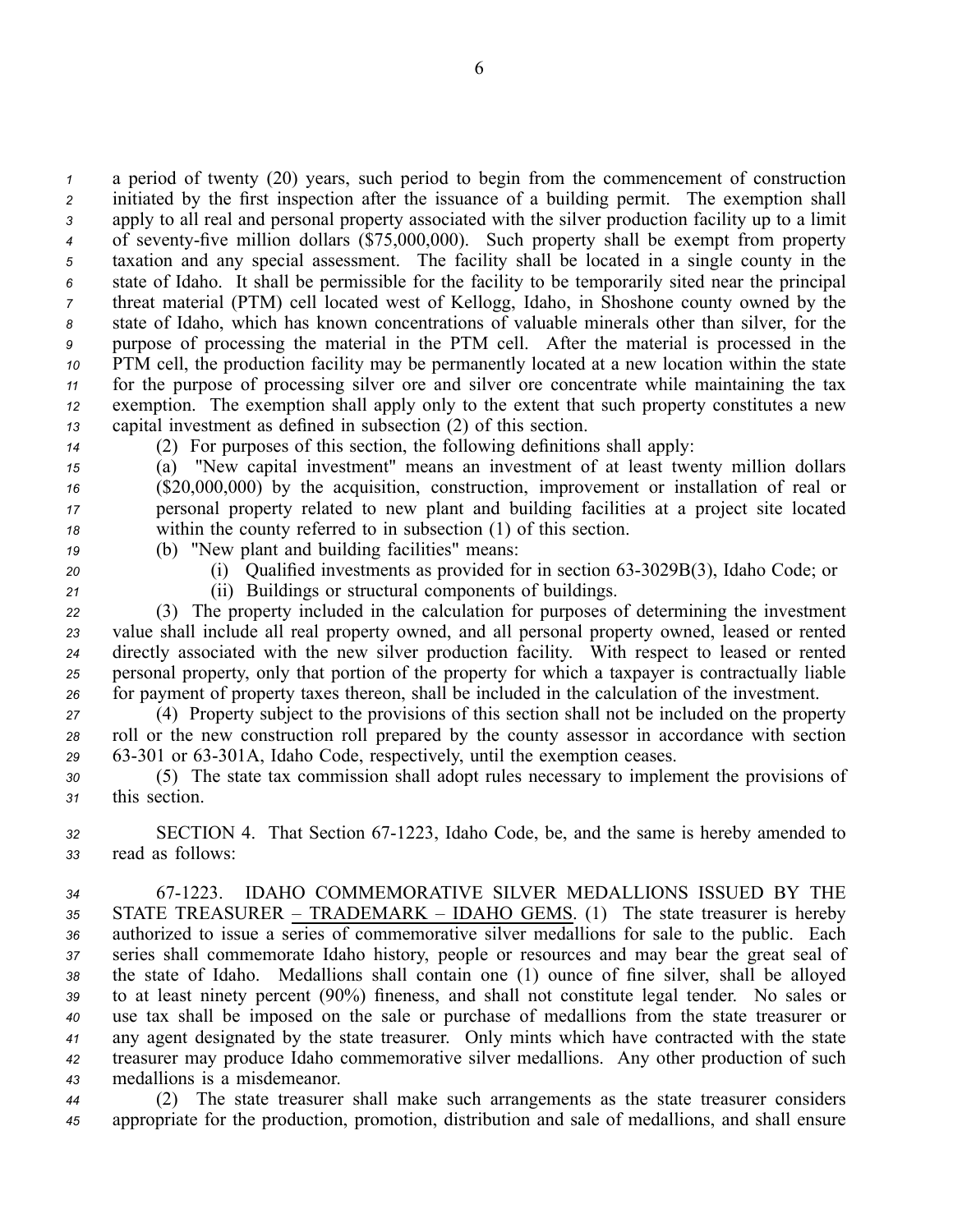that all moneys received from the sale of medallions are paid into the state treasury and 2 credited to the state veterans cemetery maintenance fund created in section 65-107, Idaho Code. Provided however, the state treasurer is hereby authorized to retain such amounts from the sale of medallions as necessary to repay costs incurred by the state treasurer in the promotion, shipping and handling of medallions. Provided further, if the initial cost to mint <sup>a</sup> series of medallions is provided by moneys from another state fund, then such other fund shall first be reimbursed for such costs before the remaining revenues are credited to the state veterans cemetery maintenance fund. The revenues shall be used for the purposes designated in section 65107, Idaho Code.

 (3) The state treasurer, in collaboration with <sup>a</sup> committee of legislators comprised of representatives appointed by the speaker of the house of representatives and senators appointed by the president pro tempore of the senate, shall determine the number of medallions to be issued in <sup>a</sup> series, shall determine the number of series to be issued, and shall approve the design of medallions for each series.

 (4) The state treasurer, as agen<sup>t</sup> of the state of Idaho, is hereby directed to obtain <sup>a</sup> federal trademark on the design of each series of medallions issued, and Idaho Gems as 17 provided for in section 63-4602, Idaho Code, and is further authorized, after consultation with the attorney general, to register for <sup>a</sup> state trademark under chapter 5, title 48, Idaho Code. The design of each series of Idaho commemorative silver medallions and Idaho Gems is the property of the state of Idaho, and the state of Idaho and the taxpayers shall be deemed to have <sup>a</sup> trademark on each design. It is the duty of the state treasurer to protect each and every trademark.

 (a) If <sup>a</sup> person reproduces <sup>a</sup> trademark medallion or Idaho Gem design and distributes any product using any such design for the purpose of direct or indirect commercial advantage, the person shall owe to the state treasurer, as the agen<sup>t</sup> of the state of Idaho, <sup>a</sup> royalty fee in addition to the revenues derived from the sale of products using <sup>a</sup> medallion or Idaho Gem design. Any person who reproduces <sup>a</sup> trademark design and distributes any product with <sup>a</sup> medallion or Idaho Gem design in violation of the provisions of this subsection (4), shall be deemed to be an infringer of the state of Idaho's trademark. The state treasurer, through the office of the attorney general, is entitled to institute an action for any infringement of that particular right committed while the state treasurer or his designated agen<sup>t</sup> has custody of the trademark.

 (b) A court having jurisdiction of <sup>a</sup> civil action arising under this subsection (4) may gran<sup>t</sup> such relief as it deems appropriate. At any time while an action under this subsection (4) is pending, the court may order the impounding, on such terms as it deems reasonable, of all products in inventory of the infringer which are in violation of law.

 (c) An infringer on the state of Idaho's trademark pursuan<sup>t</sup> to this subsection (4) is liable for any profits the infringer has incurred reproducing <sup>a</sup> trademark design and distributing products using the design for commercial purposes or is liable for statutory damages as provided in paragraph (d) of this subsection (4).

 (d) The state treasurer, as agen<sup>t</sup> of the trademark owner, may elect, at any time before final judgment is rendered, to recover, instead of actual damages and profits, an award of statutory damages for all infringements involved in the action, with respec<sup>t</sup> to <sup>a</sup> trademark medallion or Idaho Gem design for which any one (1) infringer is liable individually, or for which any two (2) or more infringers are liable jointly and severally, in <sup>a</sup> sum of not